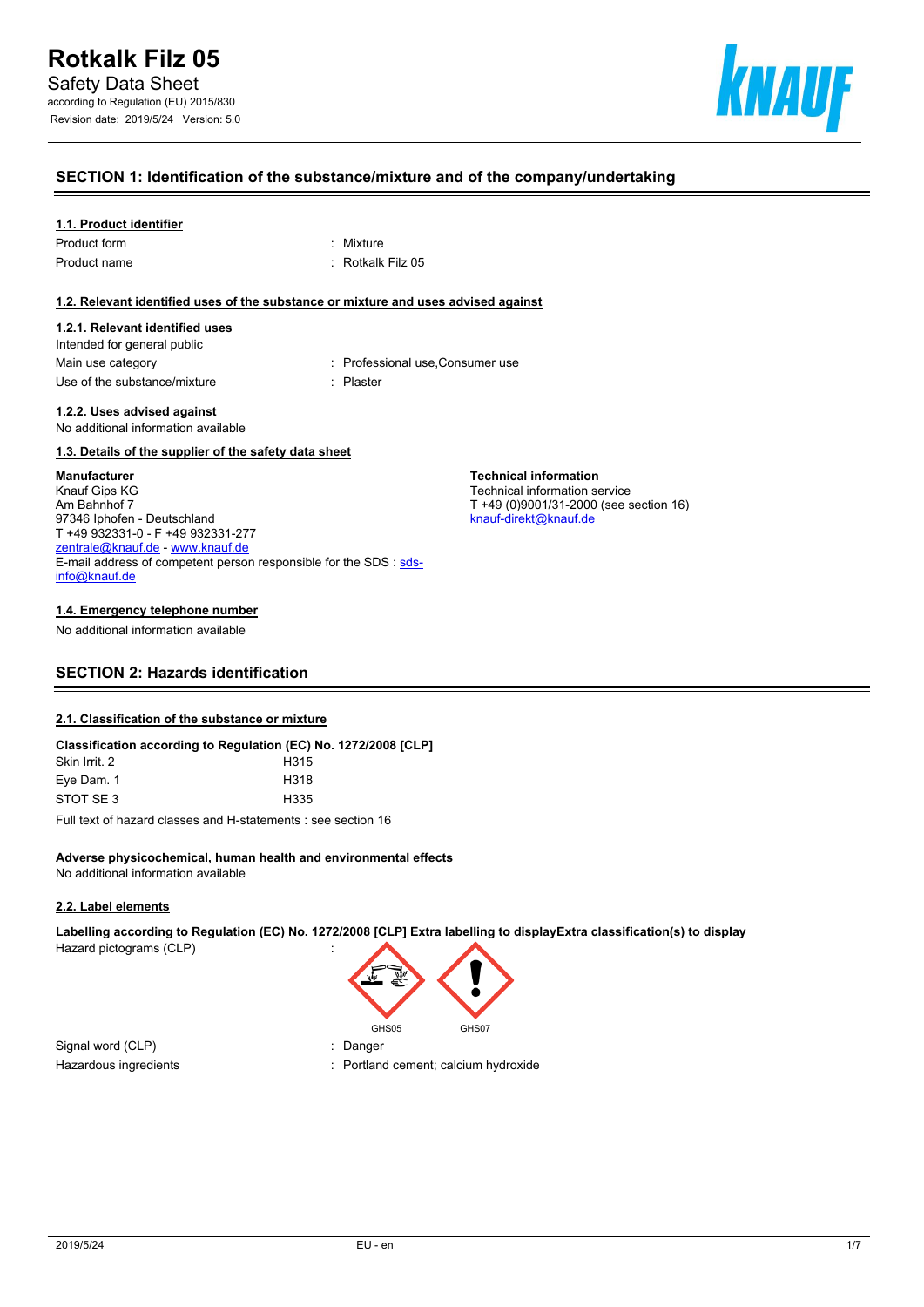Safety Data Sheet

according to Regulation (EU) 2015/830



| Hazard statements (CLP)        | : H315 - Causes skin irritation.<br>H318 - Causes serious eye damage.<br>H335 - May cause respiratory irritation.                                                                                                                                                                                                                                                                                                                                                                                       |
|--------------------------------|---------------------------------------------------------------------------------------------------------------------------------------------------------------------------------------------------------------------------------------------------------------------------------------------------------------------------------------------------------------------------------------------------------------------------------------------------------------------------------------------------------|
| Precautionary statements (CLP) | : P102 - Keep out of reach of children.<br>P261 - Avoid breathing dust.<br>P280 - Wear protective gloves, eye protection, protective clothing.<br>P302+P352 - IF ON SKIN: Wash with plenty of soap and water.<br>P305+P351+P338 - IF IN EYES: Rinse cautiously with water for several minutes. Remove<br>contact lenses, if present and easy to do. Continue rinsing.<br>P304+P340 - IF INHALED: Remove person to fresh air and keep comfortable for breathing.<br>P313 - Get medical advice/attention. |

#### **2.3. Other hazards**

No additional information available

#### **SECTION 3: Composition/information on ingredients**

#### **3.1. Substances**

Not applicable

#### **3.2. Mixtures**

| Name              | <b>Product identifier</b>                                                | %       | <b>Classification according to</b><br><b>Regulation (EC) No.</b><br>1272/2008 [CLP] |
|-------------------|--------------------------------------------------------------------------|---------|-------------------------------------------------------------------------------------|
| calcium hydroxide | (CAS-No.) 1305-62-0<br>(EC-No.) 215-137-3<br>(REACH-no) 01-2119475151-45 | $~<$ 20 | Eye Dam. 1, H318<br>Skin Irrit. 2, H315<br>STOT SE 3. H335                          |
| Portland cement   | (CAS-No.) 65997-15-1<br>(EC-No.) 266-043-4                               | < 10    | <b>Skin Irrit. 2. H315</b><br>Eye Dam. 1, H318<br>STOT SE 3. H335                   |

Comments : Low in chromate according to EU-Regulation 1907/2006 (REACH). The contained Portland cement is white cement.

Full text of H-statements: see section 16

## **SECTION 4: First aid measures**

#### **4.1. Description of first aid measures**

| First-aid measures general                                       | : Take off contaminated clothing. Wash contaminated clothing before reuse.                                                                            |
|------------------------------------------------------------------|-------------------------------------------------------------------------------------------------------------------------------------------------------|
| First-aid measures after inhalation                              | Remove person to fresh air and keep comfortable for breathing. If you feel unwell, seek medical<br>advice.                                            |
| First-aid measures after skin contact                            | : Rinse and then wash skin thoroughly with water and soap. If skin irritation occurs: Get medical<br>advice/attention.                                |
| First-aid measures after eye contact                             | Rinse cautiously with water for several minutes. Remove contact lenses, if present and easy to<br>do. Continue rinsing. Call a physician immediately. |
| First-aid measures after ingestion                               | : Rinse mouth thoroughly with water. Immediately give plenty of water. Get medical<br>advice/attention.                                               |
| 4.2. Most important symptoms and effects, both acute and delayed |                                                                                                                                                       |
| Symptoms/effects after inhalation                                | May cause respiratory irritation.                                                                                                                     |
| Symptoms/effects after skin contact                              | Irritation.                                                                                                                                           |

### Symptoms/effects after eye contact : Serious damage to eyes.

#### **4.3. Indication of any immediate medical attention and special treatment needed**

Treat symptomatically.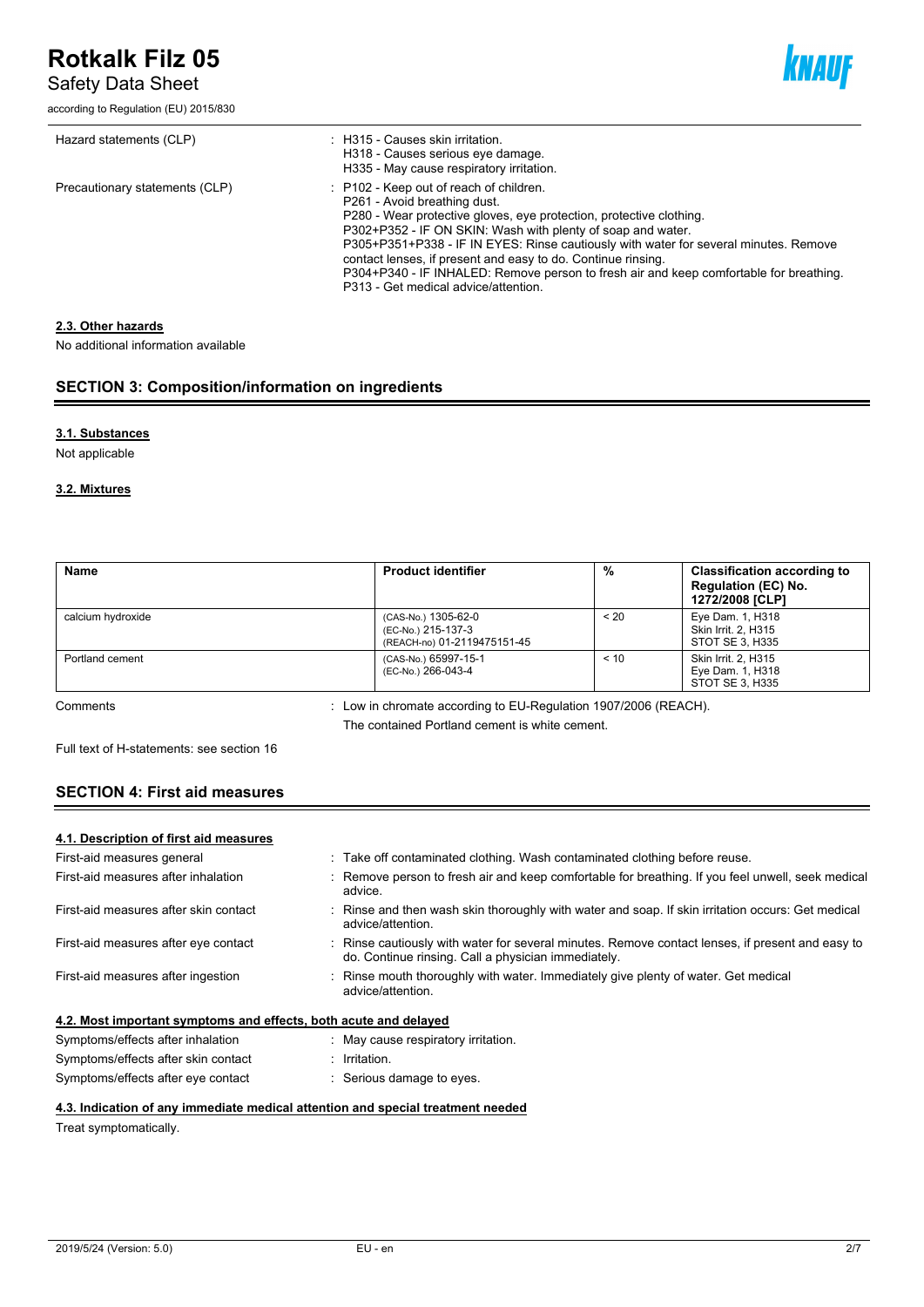Safety Data Sheet

according to Regulation (EU) 2015/830

## **SECTION 5: Firefighting measures**

| 5.1. Extinguishing media                                                 |                                                                                                                                           |
|--------------------------------------------------------------------------|-------------------------------------------------------------------------------------------------------------------------------------------|
| Suitable extinguishing media                                             | : Water spray. Dry powder. Foam.                                                                                                          |
| Unsuitable extinguishing media                                           | : Strong water jet.                                                                                                                       |
| 5.2. Special hazards arising from the substance or mixture               |                                                                                                                                           |
| Fire hazard                                                              | : Non combustible.                                                                                                                        |
| Hazardous decomposition products in case of<br>fire                      | : Toxic fumes may be released.                                                                                                            |
| 5.3. Advice for firefighters                                             |                                                                                                                                           |
| Protection during firefighting                                           | Do not attempt to take action without suitable protective equipment. Self-contained breathing<br>apparatus. Complete protective clothing. |
| <b>SECTION 6: Accidental release measures</b>                            |                                                                                                                                           |
|                                                                          |                                                                                                                                           |
| 6.1. Personal precautions, protective equipment and emergency procedures |                                                                                                                                           |
| 6.1.1. For non-emergency personnel                                       |                                                                                                                                           |

| Emergency procedures              | : Ventilate spillage area. Avoid breathing dust. Avoid contact with skin and eyes.                                                                             |
|-----------------------------------|----------------------------------------------------------------------------------------------------------------------------------------------------------------|
| 6.1.2. For emergency responders   |                                                                                                                                                                |
| Protective equipment              | : Do not attempt to take action without suitable protective equipment. For further information<br>refer to section 8: "Exposure controls/personal protection". |
| 6.2. Environmental precautions    |                                                                                                                                                                |
| Avoid release to the environment. |                                                                                                                                                                |

## **6.3. Methods and material for containment and cleaning up**

| Methods for cleaning up | : Mechanically recover the product.                             |
|-------------------------|-----------------------------------------------------------------|
| Other information       | : Dispose of materials or solid residues at an authorized site. |
|                         |                                                                 |

## **6.4. Reference to other sections**

For further information refer to section 13.

## **SECTION 7: Handling and storage**

| 7.1. Precautions for safe handling                                |                                                                                                                                                  |
|-------------------------------------------------------------------|--------------------------------------------------------------------------------------------------------------------------------------------------|
| Precautions for safe handling                                     | : Use only outdoors or in a well-ventilated area. Avoid breathing dust. Avoid contact with skin<br>and eyes. Wear personal protective equipment. |
| Hygiene measures                                                  | : Wash contaminated clothing before reuse. Do not eat, drink or smoke when using this product.<br>Always wash hands after handling the product.  |
| 7.2. Conditions for safe storage, including any incompatibilities |                                                                                                                                                  |
| Storage conditions                                                | : Store locked up. Store in a well-ventilated place. Keep container tightly closed. Keep cool.                                                   |

### **7.3. Specific end use(s)**

No additional information available

### **SECTION 8: Exposure controls/personal protection**

#### **8.1. Control parameters**

| calcium hydroxide (1305-62-0) |                                 |                                         |  |  |
|-------------------------------|---------------------------------|-----------------------------------------|--|--|
| EU                            | Local name                      | Calcium dihvdroxide                     |  |  |
| EU                            | IOELV TWA (mg/m <sup>3</sup> )  | 1 mg/m <sup>3</sup> Respirable fraction |  |  |
| EU                            | IOELV STEL (mg/m <sup>3</sup> ) | 4 mg/m <sup>3</sup> Respirable fraction |  |  |

#### **8.2. Exposure controls**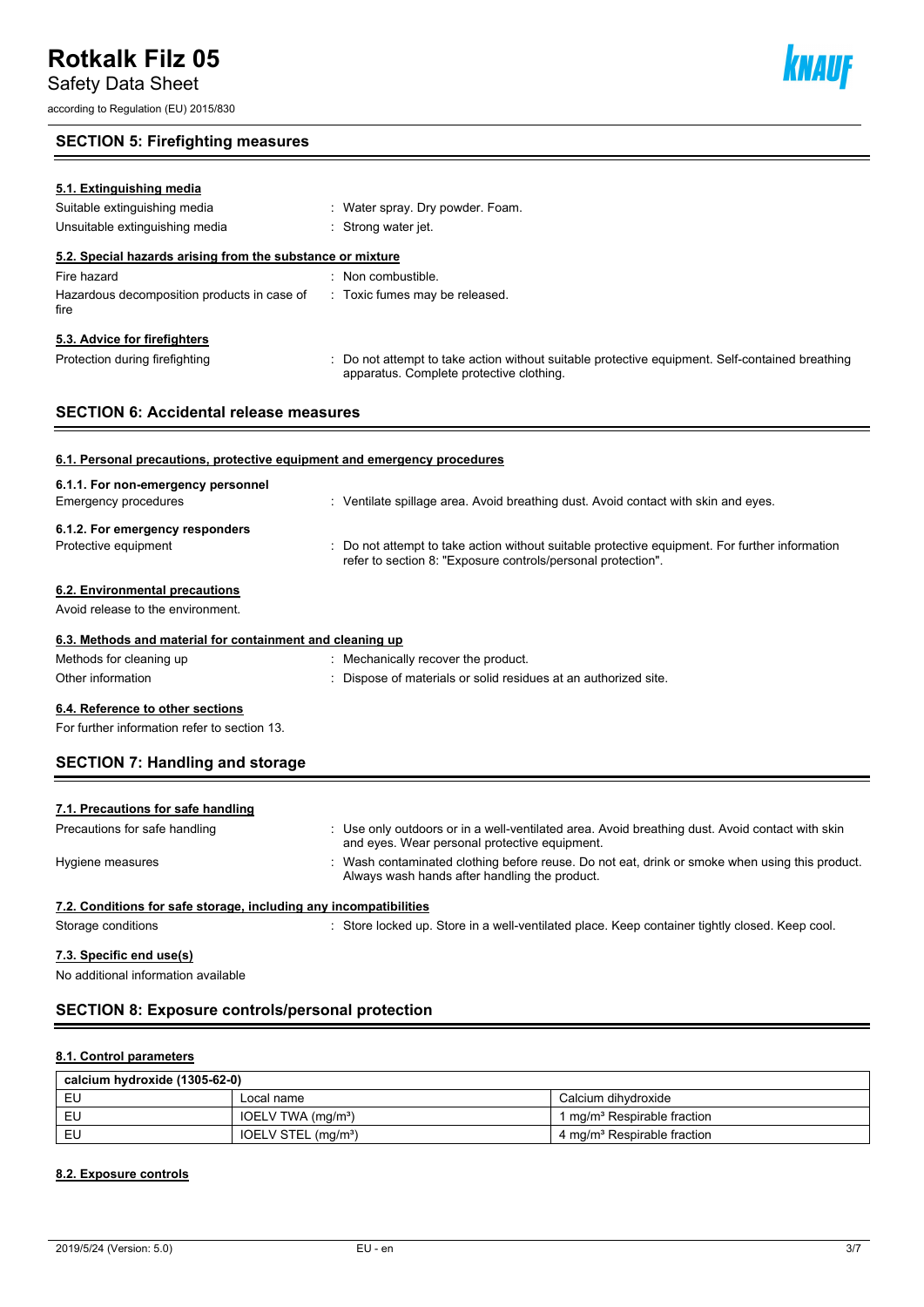Safety Data Sheet

according to Regulation (EU) 2015/830



#### **Appropriate engineering controls:**

Ensure good ventilation of the work station.

#### **Hand protection:**

Protective gloves

| <b>Type</b> | <b>Material</b>      | Permeation             | <b>Thickness</b> (mm) | Penetration | Standard |
|-------------|----------------------|------------------------|-----------------------|-------------|----------|
|             | Nitrile rubber (NBR) | $6$ ( $>$ 480 minutes) |                       |             |          |

#### **Eye protection:**

#### Safety glasses

| <b>Type</b>           | Use | <b>Characteristics</b> | <b>Standard</b> |
|-----------------------|-----|------------------------|-----------------|
| Sealed safety goggles |     |                        | 166<br>IΕN      |

#### **Skin and body protection:**

Wear suitable protective clothing

#### **Respiratory protection:**

In case of insufficient ventilation, wear suitable respiratory equipment

| <b>Device</b> | <b>Filter type</b> | Condition<br>.       | <b>Standard</b> |
|---------------|--------------------|----------------------|-----------------|
| Dust mask     | Type P2            | : protection<br>Dust | <b>EN 149</b>   |



#### **Environmental exposure controls:**

Avoid release to the environment.

## **SECTION 9: Physical and chemical properties**

#### **9.1. Information on basic physical and chemical properties**

| Physical state                             | Solid                      |
|--------------------------------------------|----------------------------|
| Appearance                                 | <b>Powders</b>             |
| Colour                                     | white / Grey.              |
| Odour                                      | earthy.                    |
| Odour threshold                            | No data available          |
| рH                                         | 11 - 13 Saturated solution |
| Relative evaporation rate (butylacetate=1) | No data available          |
| Melting point                              | No data available          |
| Freezing point                             | No data available          |
| <b>Boiling point</b>                       | No data available          |
| Flash point                                | : No data available        |
| Auto-ignition temperature                  | No data available          |
| Decomposition temperature                  | No data available          |
| Flammability (solid, gas)                  | No data available          |
| Vapour pressure                            | No data available          |
| Relative vapour density at 20 °C           | No data available          |
| Relative density                           | No data available          |
| Solubility                                 | No data available          |
| Log Pow                                    | No data available          |
| Viscosity, kinematic                       | No data available          |
| Viscosity, dynamic                         | No data available          |
| <b>Explosive properties</b>                | No data available          |
| Oxidising properties                       | No data available          |
| <b>Explosive limits</b>                    | No data available          |
|                                            |                            |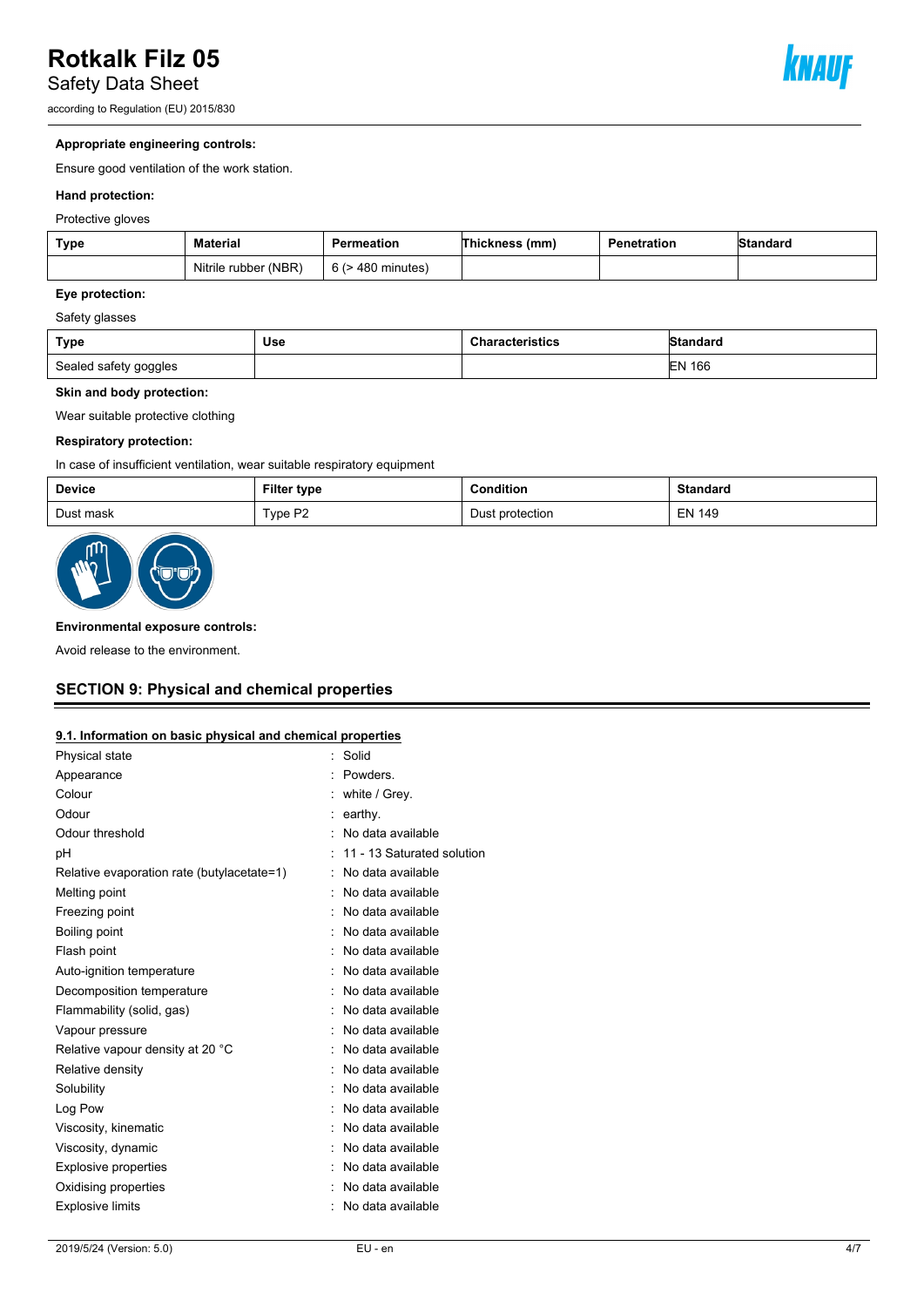Safety Data Sheet

according to Regulation (EU) 2015/830



#### **9.2. Other information**

Bulk density : 600 - 1500 kg/m<sup>3</sup>

### **SECTION 10: Stability and reactivity**

#### **10.1. Reactivity**

The product is non-reactive under normal conditions of use, storage and transport.

#### **10.2. Chemical stability**

Stable under normal conditions.

#### **10.3. Possibility of hazardous reactions**

No dangerous reactions known under normal conditions of use.

#### **10.4. Conditions to avoid**

None under recommended storage and handling conditions (see section 7).

#### **10.5. Incompatible materials**

No additional information available

#### **10.6. Hazardous decomposition products**

Under normal conditions of storage and use, hazardous decomposition products should not be produced.

### **SECTION 11: Toxicological information**

#### **11.1. Information on toxicological effects**

| Acute toxicity |  |
|----------------|--|
|                |  |

: Not classified

| calcium hydroxide (1305-62-0)     |                                                                                                                          |
|-----------------------------------|--------------------------------------------------------------------------------------------------------------------------|
| LD50 oral rat                     | > 2000 mg/kg bodyweight (OECD 425: Acute Oral Toxicity: Up-and-Down Procedure, Rat,<br>Female, Experimental value, Oral) |
| LD50 dermal rabbit                | > 2500 mg/kg bodyweight (OECD 402: Acute Dermal Toxicity, 24 h, Rabbit, Male / female,<br>Experimental value, Dermal)    |
| Skin corrosion/irritation         | : Causes skin irritation.                                                                                                |
|                                   | pH: 11 - 13 Saturated solution                                                                                           |
| Serious eye damage/irritation     | : Causes serious eye damage.                                                                                             |
|                                   | pH: 11 - 13 Saturated solution                                                                                           |
| Respiratory or skin sensitisation | $\therefore$ Not classified                                                                                              |
| Germ cell mutagenicity            | $\therefore$ Not classified                                                                                              |
| Carcinogenicity                   | Not classified                                                                                                           |
| Reproductive toxicity             | : Not classified                                                                                                         |
| STOT-single exposure              | May cause respiratory irritation.                                                                                        |
| STOT-repeated exposure            | : Not classified                                                                                                         |
| Aspiration hazard                 | Not classified                                                                                                           |

## **SECTION 12: Ecological information**

#### **12.1. Toxicity**

| Portland cement (65997-15-1) |                                                                |
|------------------------------|----------------------------------------------------------------|
| LC50 fish                    | $- \cdot$<br>10C<br>.000<br>Pisces <sup>'</sup><br>ma/l<br>ເວບ |
|                              |                                                                |

| calcium hydroxide (1305-62-0) |                                                                                                                                               |
|-------------------------------|-----------------------------------------------------------------------------------------------------------------------------------------------|
| LC50 fish 1                   | 50,6 mg/l (OECD 203: Fish, Acute Toxicity Test, 96 h, Oncorhynchus mykiss, Static system,<br>Fresh water, Experimental value, GLP)            |
| EC50 Daphnia 1                | 49.1 mg/l (OECD 202: Daphnia sp. Acute Immobilisation Test, 48 h, Daphnia magna, Static<br>system, Fresh water, Experimental value, GLP)      |
| $EC50$ 72h algae $(1)$        | 184,57 mg/l (OECD 201: Alga, Growth Inhibition Test, Pseudokirchneriella subcapitata, Static<br>system, Fresh water, Experimental value, GLP) |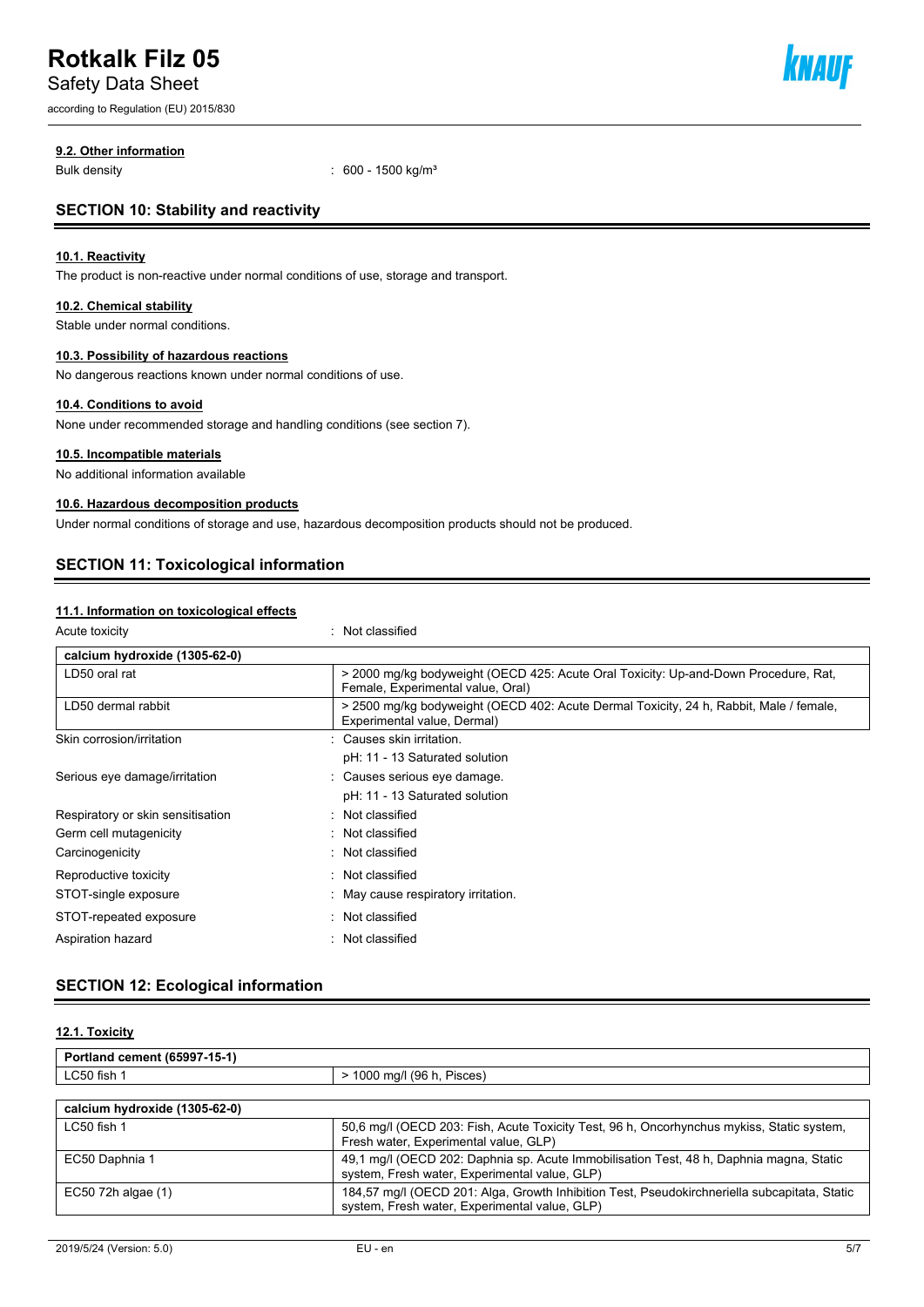Safety Data Sheet

according to Regulation (EU) 2015/830



#### **12.2. Persistence and degradability**

| Portland cement (65997-15-1)  |                                   |
|-------------------------------|-----------------------------------|
| Persistence and degradability | Biodegradability: not applicable. |
| Chemical oxygen demand (COD)  | Not applicable                    |
| ThOD                          | Not applicable                    |
| BOD (% of ThOD)               | Not applicable                    |
|                               |                                   |

| calcium hydroxide (1305-62-0) |                                   |
|-------------------------------|-----------------------------------|
| Persistence and degradability | Biodegradability: not applicable. |
| Chemical oxygen demand (COD)  | Not applicable                    |
| ThOD                          | Not applicable                    |
| BOD (% of ThOD)               | Not applicable                    |

### **12.3. Bioaccumulative potential**

| Portland cement (65997-15-1)  |                                  |
|-------------------------------|----------------------------------|
| Bioaccumulative potential     | Bioaccumulation: not applicable. |
|                               |                                  |
| calcium hydroxide (1305-62-0) |                                  |
| Bioaccumulative potential     | Not bioaccumulative.             |

#### **12.4. Mobility in soil**

| Portland cement (65997-15-1)  |                                                        |
|-------------------------------|--------------------------------------------------------|
| Ecology - soil                | No (test) data on mobility of the substance available. |
| calcium hydroxide (1305-62-0) |                                                        |
| Ecology - soil                | Adsorbs into the soil.                                 |

#### **12.5. Results of PBT and vPvB assessment**

| Component                     |                                                                                                                                                                                 |
|-------------------------------|---------------------------------------------------------------------------------------------------------------------------------------------------------------------------------|
| Portland cement (65997-15-1)  | This substance/mixture does not meet the PBT criteria of REACH regulation, annex XIII<br>This substance/mixture does not meet the vPvB criteria of REACH regulation, annex XIII |
| calcium hydroxide (1305-62-0) | This substance/mixture does not meet the PBT criteria of REACH regulation, annex XIII<br>This substance/mixture does not meet the vPvB criteria of REACH regulation, annex XIII |

#### **12.6. Other adverse effects**

No additional information available

## **SECTION 13: Disposal considerations**

#### **13.1. Waste treatment methods**

| Waste treatment methods           | Dispose of contents/container in accordance with licensed collector's sorting instructions.                                        |
|-----------------------------------|------------------------------------------------------------------------------------------------------------------------------------|
| European List of Waste (LoW) code | $\pm$ 17 09 03 <sup>*</sup> - other construction and demolition wastes (including mixed wastes) containing<br>dangerous substances |

## **SECTION 14: Transport information**

| In accordance with ADR / RID / IMDG / IATA / ADN |                |                |                |                |  |
|--------------------------------------------------|----------------|----------------|----------------|----------------|--|
| <b>ADR</b>                                       | <b>IMDG</b>    | <b>IATA</b>    | <b>ADN</b>     | <b>RID</b>     |  |
| 14.1. UN number                                  |                |                |                |                |  |
| Not applicable                                   | Not applicable | Not applicable | Not applicable | Not applicable |  |
| 14.2. UN proper shipping name                    |                |                |                |                |  |
| Not applicable                                   | Not applicable | Not applicable | Not applicable | Not applicable |  |
| 14.3. Transport hazard class(es)                 |                |                |                |                |  |
| Not applicable                                   | Not applicable | Not applicable | Not applicable | Not applicable |  |
| Not applicable                                   | Not applicable | Not applicable | Not applicable | Not applicable |  |
| 14.4. Packing group                              |                |                |                |                |  |
| Not applicable                                   | Not applicable | Not applicable | Not applicable | Not applicable |  |
|                                                  |                |                |                |                |  |